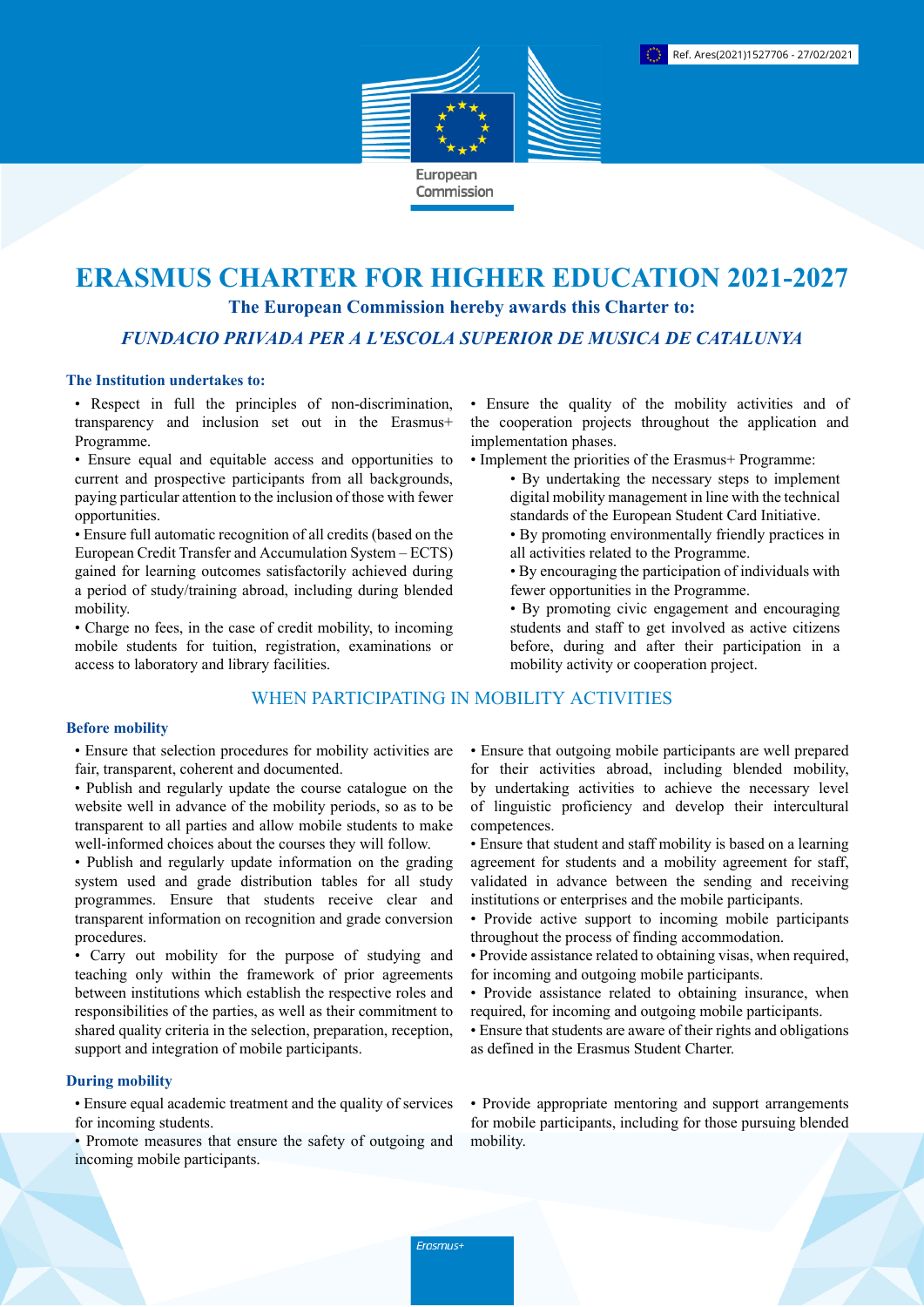• Integrate incoming mobile participants into the wider student community and in the Institution's everyday life. Encourage them to act as ambassadors of the Erasmus+ Programme and share their mobility experience.

#### **After mobility**

• Provide incoming mobile students and their sending institutions with transcripts of records containing a full, accurate and timely record of their achievements at the end of the mobility period.

• Ensure that all ECTS credits gained for learning outcomes satisfactorily achieved during a period of study/training abroad, including during blended mobility, are fully and automatically recognised as agreed in the learning agreement and confirmed by the transcript of records/traineeship certificate; transfer those credits without delay into the student's records, count them towards the student's degree without any additional work or assessment of the student and make them traceable in the student's transcript of records and the Diploma Supplement.

• Provide appropriate language support to incoming mobile participants.

• Ensure the inclusion of satisfactorily completed study and/ or traineeship mobility activities in the final record of student achievements (the Diploma Supplement).

• Encourage and support mobile participants upon return to act as ambassadors of the Erasmus+ Programme, promote the benefits of mobility and actively engage in building alumni communities.

• Ensure that staff is given recognition for their teaching and training activities undertaken during the mobility period, based on a mobility agreement and in line with the institutional strategy.

## WHEN PARTICIPATING IN EUROPEAN AND INTERNATIONAL COOPERATION PROJECTS

• Ensure that cooperation activities contribute towards the fulfilment of the institutional strategy.

• Promote the opportunities offered by the cooperation projects and provide relevant support to staff and students interested in participating in these activities throughout the application and implementation phase.

#### FOR THE PURPOSES OF IMPLEMENTATION AND MONITORING

• Ensure that the long-term institutional strategy and its relevance to the objectives and priorities of the Erasmus+ Programme are described in the Erasmus Policy Statement.

• Ensure that the principles of the Charter are well communicated and are applied by staff at all levels of the Institution.

• Ensure that cooperation activities lead to sustainable outcomes and that their impact benefits all partners.

• Encourage peer-learning activities and exploit the results of the projects in a way that will maximise their impact on individuals, other participating institutions and the wider academic community.

- Make use of the **ECHE Guidelines** and of the [ECHE Self-assessment](https://ec.europa.eu/programmes/erasmus-plus/eche/start_en) to ensure the full implementation of the principles of this Charter.
- Regularly promote activities supported by the Erasmus+ Programme, along with their results.
- Display this Charter and the related Erasmus Policy Statement prominently on the Institution's website and on all other relevant channels.

The Institution acknowledges that the implementation of the Charter will be monitored by the Erasmus+ National Agency and that the violation of any of the above principles and commitments may lead to its withdrawal by the European Commission.

| $\left  \frac{43503713H \text{ Núria}}{43503713H \text{ Núria Sempere}} \right $            |
|---------------------------------------------------------------------------------------------|
|                                                                                             |
| Sempere Comas Comas (R:G62429329)<br>Date: 2021.03.15 10:47:06<br>(R:G62429329)<br>$+01'00$ |
|                                                                                             |